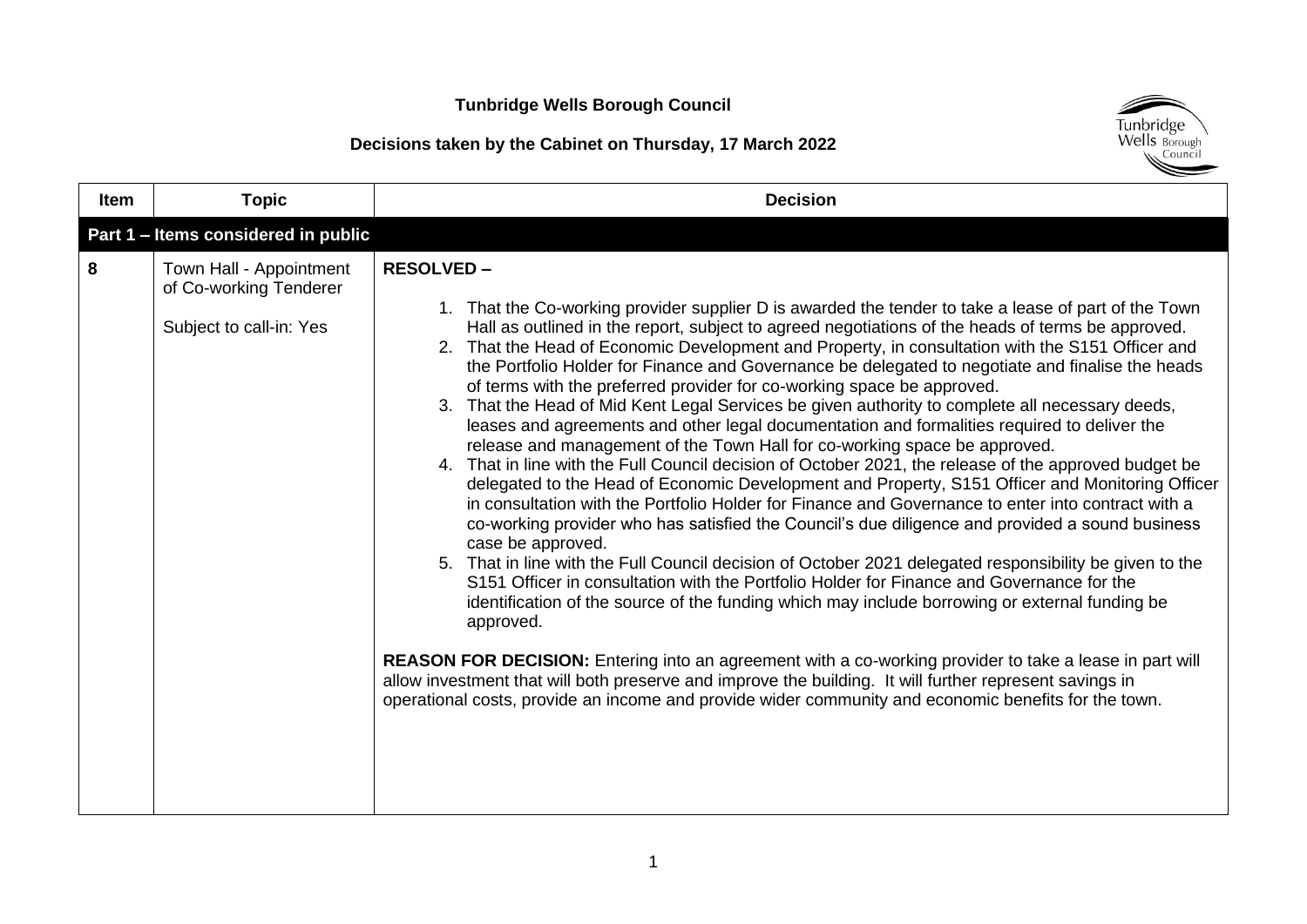## **Decisions taken by the Cabinet on Thursday, 17 March 2022**



| <b>Item</b> | <b>Topic</b>                                                             | <b>Decision</b>                                                                                                                                                                                                                                                                                                                                                                                                                                                                                                                                                                                                                                                                                                                                 |
|-------------|--------------------------------------------------------------------------|-------------------------------------------------------------------------------------------------------------------------------------------------------------------------------------------------------------------------------------------------------------------------------------------------------------------------------------------------------------------------------------------------------------------------------------------------------------------------------------------------------------------------------------------------------------------------------------------------------------------------------------------------------------------------------------------------------------------------------------------------|
| 9           | <b>Performance Summary</b><br>Quarter 3<br>Subject to call-in: Yes       | <b>RESOLVED -</b><br>1. That the summary of project performance over quarter 3 2021/2022 at Appendix A be noted.<br>2. That the summary of service performance over quarter 3 2021/22 at Appendix B be noted<br>3. That the Recovery Plans for quarter 3 2021/22 at Appendices C-J be noted<br>REASON FOR DECISION: To monitor the effectiveness of the council's actions and plans to meet all of the<br>objectives within the Five-Year Plan, highlight underperforming areas, and propose actions to remedy any<br>underperformance to ensure the key objectives are met.                                                                                                                                                                    |
| 10          | Capital Management<br><b>Report Quarter 3</b><br>Subject to call-in: Yes | <b>RESOLVED-</b><br>1. That the actual gross and net expenditure for the year and the sources of income as shown in<br>Appendices B to D be noted<br>2. That the inclusion of new schemes into the Capital Programme as set out in notes 4.3 to 4.5 be noted.<br>3. That the proposed movement between years set out in note 4.6 be approved<br>4. That the new Capital Applications detailed in Appendices L and M be approved.<br>REASON FOR DECISION: Managing and forecasting capital expenditure effectively was vital in order to<br>support all of the services provided by the Council.                                                                                                                                                 |
| 11          | Revenue Management<br><b>Report Quarter 3</b><br>Subject to call-in: Yes | <b>RESOLVED-</b><br>1. That the Quarter 3 next expenditure on services year to date was £10,094,000, £745,000 less than<br>budget be noted.<br>2. That by year end the Council anticipates net expenditure of £15,349,000 on services and this forecast<br>is £325,000 under budget, an improvement of £315,000 since Quarter 2 be noted.<br>3. That by year end the Council anticipates receiving an increase in funding of £1,712,000, an<br>improvement of £240,000 since Quarter 2. Overall, an improvement to budget of £2,037,000 which will<br>reduce the budget deficit that was to be met from reserves to a forecast of £963,000 be noted.<br>4. That write offs as set out in Paragraph 2.24 and detailed in Appendix J be approved. |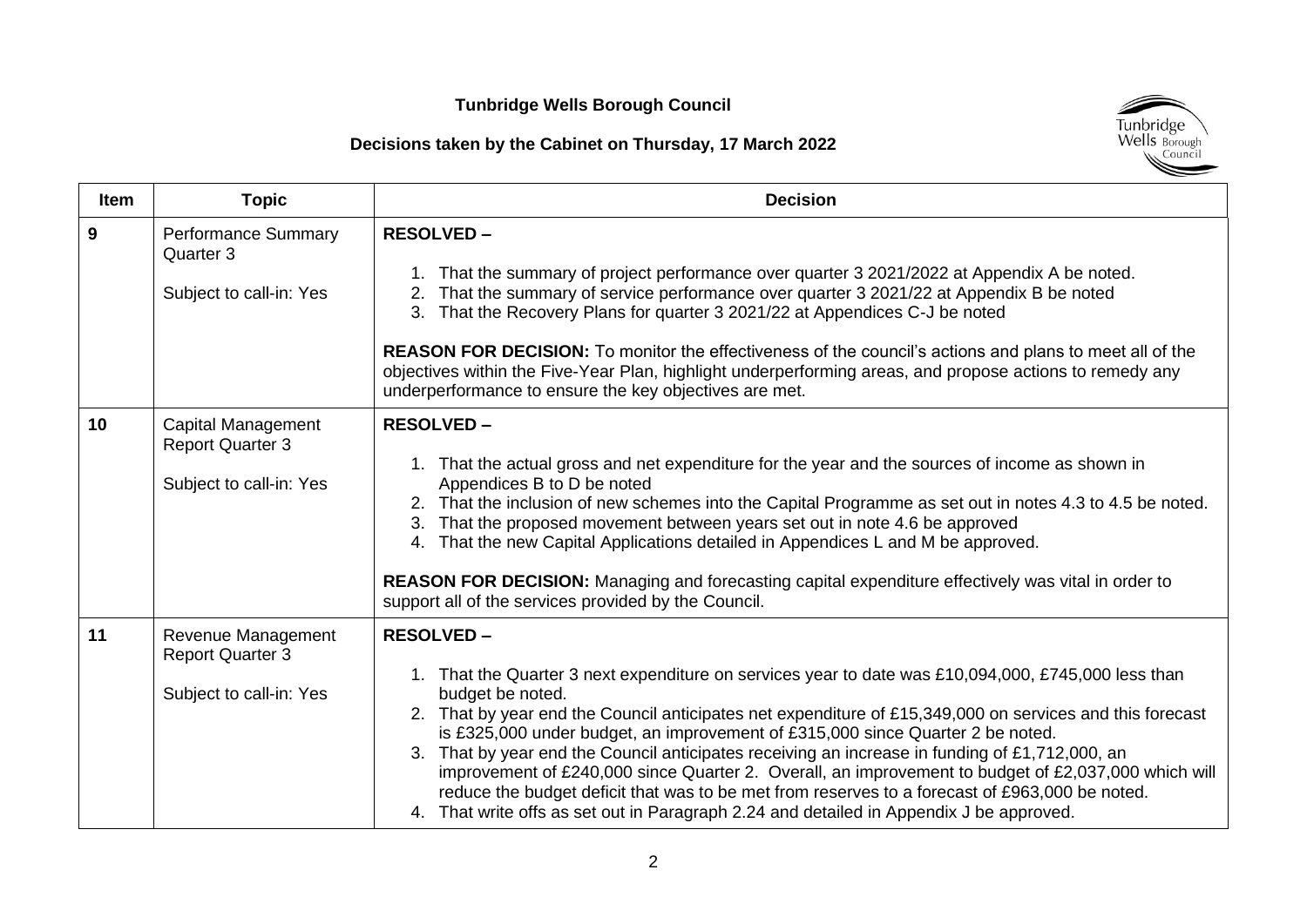### **Decisions taken by the Cabinet on Thursday, 17 March 2022**



| <b>Item</b> | <b>Topic</b>                                                                                                        | <b>Decision</b>                                                                                                                                                                                                                                                                                                                                                                                                                                                                                                                                                                                                                              |
|-------------|---------------------------------------------------------------------------------------------------------------------|----------------------------------------------------------------------------------------------------------------------------------------------------------------------------------------------------------------------------------------------------------------------------------------------------------------------------------------------------------------------------------------------------------------------------------------------------------------------------------------------------------------------------------------------------------------------------------------------------------------------------------------------|
|             |                                                                                                                     | <b>REASON FOR DECISION:</b> To show the actual expenditure on services compared to the revised budget for<br>the period ending 31 December 2021, and the forecast outturn position, highlighting significant variances from<br>the revised annual budget.                                                                                                                                                                                                                                                                                                                                                                                    |
| 12          | <b>Treasury and Prudential</b><br><b>Indicator Management</b><br><b>Report Quarter 3</b><br>Subject to call-in: Yes | <b>RESOLVED -</b><br>1. That the Treasury Management and Prudential Indicator position for 2021/22 be noted.<br>That the forecast for investment and bank interest is £462,000, an increase of £100,000 from the<br>2.<br>approved budget of £362,000, and a further improvement of £30,000 from the Quarter 2 projection be<br>noted.<br><b>REASON FOR DECISION:</b> Ensuring effective cash flow management was vital in order to support all the<br>services provided by the Council. The interest received from investments was an important source of income<br>in helping to set a balanced budget.                                    |
| 13          | Housing, Homelessness<br>and Rough Sleeping<br>Strategy 2021-2026<br>Subject to call-in: Yes                        | <b>RESOLVED-</b><br>That the Housing, Homelessness and Rough Sleeping Strategy 2021-2026 at Appendix A be adopted.<br>That the Housing Advisory Panel reviews and evaluates the action plans that sit under the four key<br>2.<br>ambitions every six months, to ensure that the Council's priorities remain in the right direction and<br>reflect local and national priorities be approved.<br><b>REASON FOR DECISION:</b> Having a current Strategy would mean the Council was complying with the<br>Homelessness Act 2002, the Government's Rough Sleeping Strategy and that ambitions and aims are in place<br>for the next five years. |

Decision Notice published: Thursday 17 March 2022

**Please see below for details of the Council's call-in procedure.**